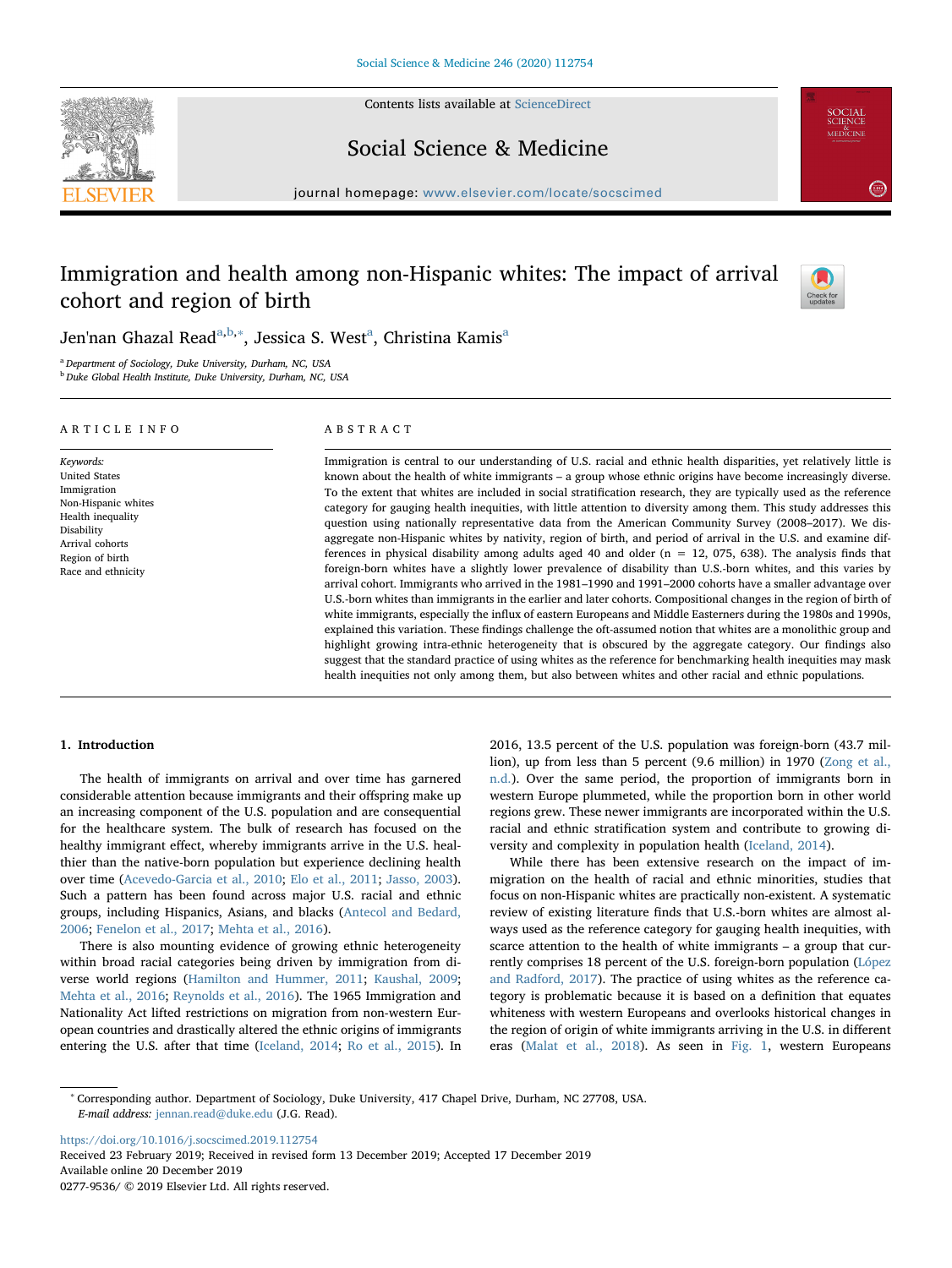<span id="page-1-0"></span>

Fig. 1. Major regions of birth for non-Hispanic white immigrants, 1950–2015. Note: Data taken from the American Community Survey (ACS) Public Use Microdata Sample (2008–2017). Birthplace categories based on Office of Management and Budget's classification schema.

comprised roughly 60 percent of all white immigrants arriving in the U.S. prior to 1965 but dropped to around 20 percent in the 1990s, where it continues to hover today [\(U. S. Census Bureau, 2015](#page-8-10)). In contrast, emigration from eastern Europe and the Middle East has steadily climbed, with eastern Europeans accounting for over 40 percent of white immigrants arriving in the U.S. during the 1990s and Middle Eastern immigration peaking at 24 percent in 2010.

Changes in the ethnic origins of whites are likely associated with differing socio-political contexts of exit and reception that are known to be consequential for the health of U.S. immigrants [\(Hamilton and](#page-8-2) [Hummer, 2011;](#page-8-2) [Reynolds et al., 2016](#page-8-4); [Son, 2013](#page-8-11)). Immigration scholars have recently begun including the life course principle of time and place in explanations of immigrant health, highlighting the importance of region of birth and arrival cohort because differing historical context and migration timing can create compositional variation among immigrants that translate to health inequities [\(Hamilton et al., 2015](#page-8-12); [Treas](#page-8-13) [and Gubernskaya, 2015](#page-8-13)). However, the extent to which contemporary explanations for immigrant health apply to white immigrants is unknown. The current study addresses this gap and contributes to a growing body of work that disaggregates racial and ethnic groups in analyses of health inequality [\(Brown, 2018;](#page-7-4) [Elder et al., 2015](#page-7-5); [Hamilton](#page-8-12) [et al., 2015](#page-8-12); [Read et al., 2005\)](#page-8-14). Our primary objectives are to determine whether the nativity health gap among whites resembles that found among minority ethnic groups and to assess whether the health of white immigrants varies by region of birth and period of arrival in the U.S. To achieve these objectives, we use nationally representative data from ten years of the American Community Survey (ACS) (2008–2017) to examine differences in physical disability among whites by nativity, region of birth, and period of arrival in the U.S.

# 2. Background

# 2.1. Contemporary explanations for immigrant health

Immigration research has long proposed that foreign-born individuals have a health advantage over U.S.-born individuals upon arrival, often referred to as the healthy immigrant effect [\(Acevedo-Garcia](#page-7-0) [et al., 2010;](#page-7-0) [Antecol and Bedard, 2006;](#page-7-2) [Jasso, 2003\)](#page-8-0). Furthermore, studies suggest that the initial health advantage declines with increased

duration in the U.S. and subsequent exposure to U.S. health practices and behaviors [\(Lee et al., 2013](#page-8-15)). Explanations for these empirical patterns have centered on the selective nature of migration and changes in lifestyle and cultural factors once in the host country ([Riosmena et al.,](#page-8-16) [2017\)](#page-8-16). Selection has typically referred to the healthier migration of individuals relative to those left behind, while lifestyle and cultural arguments have focused on the adoption of less healthy behaviors and a loss of cultural buffers post-migration [\(Antecol and Bedard, 2006](#page-7-2); [Bostean, 2013;](#page-7-6) [Waters and Pineau, 2015\)](#page-8-17).

However, more recent work has called for greater attention to the historical conditions that may lead to negative health selection. Specifically, sending countries have unique histories that may increase or decrease the degree of migrant selectivity over time, necessitating a deeper understanding of migration based on region of birth and period of arrival in the U.S. ([Bakhtiari, 2018;](#page-7-7) Hamilton [et al., 2015;](#page-8-12) [Ro et al.,](#page-8-6) [2015\)](#page-8-6). For example, periods of political and civil unrest in certain regions of the world may push individuals to seek refuge through involuntary migration, while economic opportunities and familial networks may lead to immigrants leaving voluntarily [\(Levels et al., 2008](#page-8-18); [Reynolds et al., 2016;](#page-8-4) [Son, 2013\)](#page-8-11). Immigrants born in different world regions have also been exposed to varying levels of human and economic development and thus arrive in the U.S. with disparate characteristics and resources. Consequently, not all immigrants may showcase a health advantage over their native-born counterparts when arriving in the U.S.

Migration scholars interested in selection have paid particular attention to the salience of arrival cohort because it captures time-varying immigration policies and distinct historical periods that can affect the context of reception and, in turn, the health of immigrants on arrival and over time [\(Mueller and Bartlett, 2017;](#page-8-19) [Treas and Gubernskaya,](#page-8-13) [2015\)](#page-8-13). Research on Asian subgroups, for example, finds that Vietnamese immigrants – who primarily came to the U.S. as refugees in the post-Vietnam War era – arrived with low levels of human capital and consistently exhibit worse health outcomes than other national origin Asian immigrants [\(Gee and Ponce, 2010](#page-8-20); [Rkasnuam and Batalova,](#page-8-21) [2014\)](#page-8-21). [Mueller and Bartlett \(2017\)](#page-8-19) likewise note that exposure to distinct immigration policy regimes corresponded with varying disability trajectories for immigrants from Mexico, with those arriving after the passage of the 1986 Immigration Reform and Control Act (IRCA)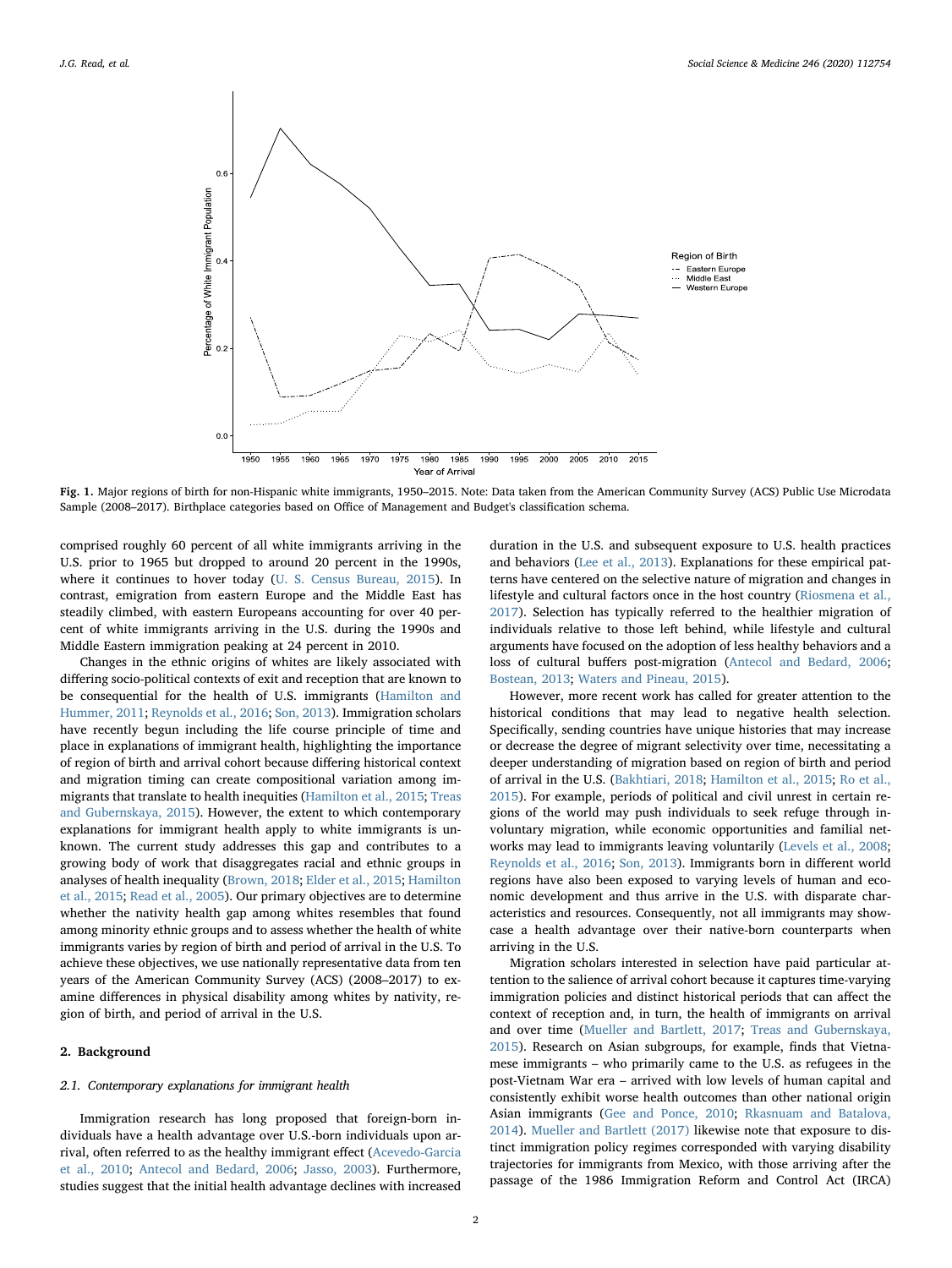experiencing worse health than non-migrants, partly due to increased border enforcement and threats of deportation. In a similar vein, [Hamilton and Hummer \(2011\)](#page-8-2) attribute declining health selectivity among black Caribbean immigrants in more recent arrival cohorts to provisions in IRCA that allowed undocumented immigrants to apply for U.S. citizenship and subsequently sponsor visas for family members, which resulted in less health selectivity relative to earlier arrival cohorts. Together, these and similar studies indicate that using broad racial categories can obscure heterogeneity among ethnic groups and underscore the need to consider region of birth and arrival cohort when analyzing the health of immigrants.

## 2.2. Socio-historical origins of diversity among whites

Most research that disaggregates immigrant populations by arrival cohort and region of birth has focused on minorities with little attention paid to potential diversity among whites. However, the ethnic composition of whites is far from homogeneous and includes persons who trace their origins to western Europe, eastern Europe and the Middle East, including parts of north Africa and western Asia [\(OMB, 1997\)](#page-8-22). As illustrated in [Fig. 1](#page-1-0), emigration from western Europe has steadily declined over time, while migration from non-western European world regions has increased ([Read and Reynolds, 2012](#page-8-23); [Waters and Pineau,](#page-8-17) [2015\)](#page-8-17). Changes in the ethnic composition of whites are tied to U.S. immigration policies and to global socio-political and economic contexts ([Migration Policy Institute, 2013](#page-8-24); [Waters and Pineau, 2015](#page-8-17)). While immigration up until the 1960s was dominated by western Europeans, increased economic stability in western Europe following World War II disincentivized emigration and led to a steady decline of migrants from this region ([Zhao, 2016](#page-8-25)). Around the same time, the passage of the 1965 Immigration and Nationality Act lifted national origin restrictions and subsequent migration from regions outside of western Europe, including eastern Europe and the Middle East, climbed dramatically ([Waters and Pineau, 2015](#page-8-17)).

The arrival of immigrants from eastern Europe and the Middle East is noteworthy because the contexts of exit in the sending regions were often characterized by economic instability, political conflict, and civil unrest. These contexts coincided with several changes in U.S. immigration policy that impacted the degree of migrant selectivity and resulted in compositional differences among arrival cohorts. During the 1970s, immigrants arriving from eastern Europe, particularly from the Former Soviet Union (FSU), had to overcome significant barriers to obtain exit visas, which resulted in a more highly selective group arriving in the U.S. [\(Mehta and Elo, 2012\)](#page-8-26). The passage of the Refugee Act of 1980 increased the number of refugees admitted each year and subsequent migration from communist regimes increased. Middle Easterners immigrating during the 1970s and 1980s were likewise fleeing regional conflicts caused by the Iranian Revolution, Palestinian-Israeli War, and Lebanese Civil War [\(Foad, 2013](#page-8-27); [Samhan, 1999](#page-8-28)).

Beginning in the early 1990s, several circumstances altered the composition and subsequent selectivity of white immigrants arriving from eastern Europe and the Middle East. The Immigration Act of 1990 increased the number of legal immigrants allowed to enter the U.S. each year and introduced a lottery system that assigned visas to immigrants randomly, thereby reducing immigrant selectivity [\(Migration Policy](#page-8-24) [Institute, 2013\)](#page-8-24). The passage of this Act coincided with the breakdown of the FSU, the removal of formal barriers to leave the Soviet Union, and the first Gulf War in Iraq, all of which contributed to a growing number of immigrants arriving from these regions, many of whom were refugees ([Abdelhady, 2014;](#page-7-8) [Mehta and Elo, 2012](#page-8-26)). Moreover, the formal establishment of the European Union in the early 1990s provided western Europeans with economic incentives to remain in their home countries, further decreasing migrant flows from this region ([Zhao,](#page-8-25) 2016).

The turn of the twenty-first century ushered in a new era of immigration reform that continued to alter the composition of white

immigrants entering the U.S. In the aftermath of the September 11, 2001 terrorist attacks, the passage of the USA Patriot Act (2001) and Homeland Security Act (2002) led to a tightening of U.S. borders and a stricter vetting procedure for immigrants ([Migration Policy Institute,](#page-8-24) [2013\)](#page-8-24). While legislation during this decade initially led to declines in immigration as a whole, individuals continued to migrate from eastern Europe as a result of economic instability in the wake of the dissolution of the Soviet Union. Growing U.S. involvement in political conflicts in the Middle East, the war in Iraq, and uprisings associated with the Arab Spring likewise led to an uptick of refugees from this area in subsequent years ([Migration Policy Institute, 2015\)](#page-8-29).

#### 2.3. Theorizing the health of white immigrants

To date, systematic evidence on the potential health consequences of ethnic diversity among whites is largely missing. Research that includes whites typically does so as the reference group and restricts the sample to U.S.-born whites, excluding immigrants. In a notable exception to this approach, [Antecol and Bedard \(2006,](#page-7-2) p. 344) stratified their analyses by race and compared the health of white immigrants to U.S. born whites to "avoid confounding racial differences in assimilation." Unlike the results for Hispanics, they found that white immigrants did not show a consistent health advantage over their native-born counterparts. [Dupre et al. \(2012\)](#page-7-9) also included foreign- and native-born whites in their study on mortality and life expectancy and found that the nativity gap in survival was much smaller for whites than for blacks. More recently, [Brown \(2018\)](#page-7-4) argued that the healthy immigrant effect depends on race and ethnicity. Specifically, he found that black and Mexican American immigrants experienced a growing health advantage over their native-born counterparts with age, a pattern that did not exist for whites.

Studies that isolate specific white ethnic subpopulations provide additional evidence of variability in the healthy immigrant effect based on region of birth and arrival cohort. For instance, research on eastern European immigrants finds higher rates of physical disability and selfcare disability when compared to U.S.-born whites [\(Mehta and Elo,](#page-8-26) [2012\)](#page-8-26). When further differentiated by arrival cohort, immigrants arriving in the pre-1987 cohort reported better health than those arriving in the post-1987 cohort, which the authors attribute to changes in Soviet emigration policies that relaxed restrictions and led to a subsequent decline in health selectivity [\(Mehta and Elo, 2012](#page-8-26)). Research on Middle Easterners, who are also classified as white, likewise finds smaller health advantages for immigrants and more varied profiles among arrival cohorts across a host of health outcomes, including physical disability, self-care disability [\(Dallo et al., 2015](#page-7-10); [Read et al., 2019](#page-8-30)) and self-rated health ([Read et al., 2005](#page-8-14); [Read and Reynolds, 2012\)](#page-8-23).

Potential explanations for varied outcomes among whites can be found in the historical literature on the social location of white immigrants within the U.S. ethno-racial stratification system [\(Bonilla-](#page-7-11)[Silva, 2009\)](#page-7-11). Although all white ethnic groups have benefitted from their color status as white, western Europeans have long occupied the highest rung on the ethno-racial hierarchy and enjoyed easier paths to assimilation than other immigrant groups, including non-western European whites [\(Bakhtiari, 2018\)](#page-7-7). During the first half of the twentieth century, white immigrants from central, southern, and eastern Europe were seen as racially different from western Europeans and experienced widespread discrimination based on mainstream beliefs about their genetic and cultural inferiority ([Foner, 2005\)](#page-8-31). Although many of these intra-racial boundaries have blurred over time, ethnic stratification likely continues to play a pivotal role in shaping the well-being of white immigrants from varied backgrounds [\(Waters and Pineau, 2015\)](#page-8-17).

#### 2.4. Current study

The current study aims to contribute to existing research by assessing variation in health among whites by nativity, region of birth, and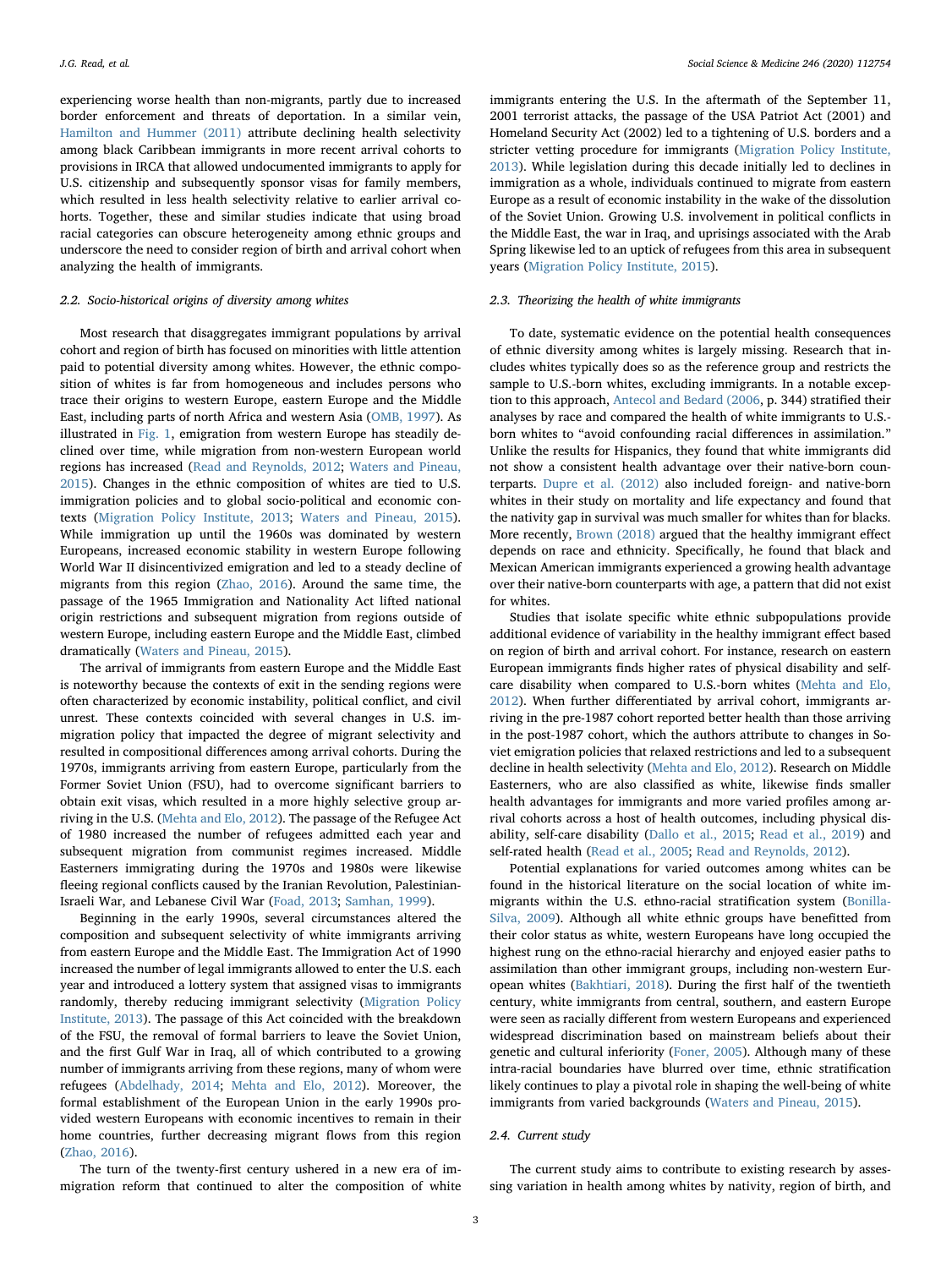arrival cohort. We include these characteristics within the same analytic framework to provide a better understanding of how immigration is shaping the well-being of a population often treated in the aggregate and as the reference category. Our primary objectives are to determine whether the nativity gap in health among whites resembles that found among minority ethnic groups and to assess whether the health of white immigrants varies by period of arrival and region of birth. To that end, we use nationally representative data to address two related questions: 1) to what extent does the nativity health gap among whites vary by immigrant arrival cohort? and 2) to what extent are differences among arrival cohorts driven by changes in the region of birth of white immigrants over time?

# 3. Methods

# 3.1. Data

Data for this study come from the 2008 to 2017 one-year files of the American Community Survey (ACS) Public Use Microdata Sample (PUMS) [\(Ruggles et al., 2018\)](#page-8-32). The ACS is particularly useful because it represents one of the only large, nationally-representative datasets that contains detailed ethnic origin data on whites and has relatively large sample sizes. Each microdata file is a stratified subsample of the full Census that contains one percent of U.S. housing units. Census microdata includes information on both persons and households, with the individual as the unit of observation. Inconsistent wording for the disability questions prior to 2008 preclude the inclusion of prior survey years in the current analysis. Our analysis includes individuals who selfidentified as non-Hispanic white (hereafter white) and captures those who immigrated before the age of 40 but assesses disability at age 40 and older because health problems tend to manifest during midlife ([Martin and Schoeni, 2014](#page-8-33)). We conducted a sensitivity analysis using older age cutoffs  $(50 + and 65+)$  and found that the pattern of results did not differ. Our final unweighted analytic sample across nine years is comprised of 12, 075, 638 whites (4.4 percent foreign-born, 95.6 percent native-born).

#### 3.2. Measures

The main dependent variable is physical disability, which is a valid and reliable indicator of functional limitation [\(Elo et al., 2011](#page-7-1); [Katz](#page-8-34) [et al., 1963;](#page-8-34) [Nagi, 1991](#page-8-35)). Moreover, it is an important indicator of morbidity and is detectable regardless of clinical diagnosis, which is a nontrivial distinction in research on immigrants who have less access to clinical care and thus may underreport health conditions that require diagnosis [\(Brown, 2018](#page-7-4); [Read and Smith, 2017](#page-8-36)). Physical disability is measured by asking, "Does this person have any of the following longlasting conditions—a condition that substantially limits one or more basic physical activities, such as walking, climbing stairs, reaching, lifting, or carrying?" Responses to this question are dichotomous  $(0 = no, 1 = yes)$ . In ancillary analyses not shown, we also tested selfcare disability (difficulty bathing or dressing) and independent living and found that the substantive patterns were similar to those for physical disability. Due to space constraints, we focus on one outcome.

We examine differences in physical disability among whites by nativity, immigrant arrival cohort, and region of birth. Nativity is a dichotomous variable indicating whether individuals are foreign-born or U.S.-born (reference). Immigrant arrival cohort was created using a continuous variable in the ACS that reports the year in which a foreignborn individual entered the U.S. ("When did this person come to live in the United States?"). We identify five historical periods based on global events and U.S immigration policy that changed the composition and flow of immigrants over time: 1) prior to 1965; 2) 1965–1980 (1965 Immigration and Nationality Act); 3) 1981–1990 (Refugee Act of 1980); 4) 1991–2000 (1990 Immigration Act and first Gulf War); and 5) 2001+ (9/11 terrorist attacks and USA Patriot Act).

Region of birth is based on the ACS question that asks, "Where was this person born?" White immigrants are classified into six regions based on the Office of Management and Budget's classification schema: western Europe (reference); eastern Europe; Middle East; Asia; Central and South America; and other North America (i.e., primarily Canada) (Offi[ce of Management and Budget, 1997](#page-8-37)). A small percentage of respondents had birthplaces that were not classified in any of the major categories (2.6 percent); we labeled these as "other" and include them in the analyses but do not attempt to interpret the findings.

Recent work has established the necessity of including both arrival cohort and duration in the U.S. when estimating immigrant health ([Hamilton et al., 2015\)](#page-8-12). We control for duration of U.S. residence using a continuous variable in the ACS that measures how long a foreign-born individual has been living in the U.S. We collapsed this variable into five categories: 0–5 years, 6–10 years, 11–15 years, 16–20 years, and 21 or more years living in the U.S. We also control for survey year and several sociodemographic characteristics associated with health. We include education as a measure of socioeconomic status (SES) because it is acquired relatively early in life and is less subject to reverse causality than income or poverty status, which are more likely to be affected by health status in adulthood [\(Elo et al., 2011;](#page-7-1) [Smith, 2005](#page-8-38)). Educational attainment is measured with dummy variables for less than high school (reference), high school degree, some college, and a college degree or more. Demographic characteristics include age (in years); gender (male = reference, female); marital status (married = reference, separated/divorced, widowed, never married/single); and U.S. region of residence (Northeast = reference, Midwest, South, and West).

#### 3.3. Statistical methods

In order to estimate health differences between arrival cohorts and native-born individuals while controlling for duration, we leverage multiple cross-sections of data and employ the widely used method developed by [Borjas \(1985\)](#page-7-12). The estimation equation is:

$$
Y_i = X_i \beta + A_i \gamma + C_i \delta + R_i \varphi + T_i \pi + \epsilon_i
$$

where Y is a binary indicator of having a physical disability. C is a vector of dummy variables identifying the three arrival cohorts, A is a vector of dummy variables for the duration categories, and R is a vector of dummy variables for region of birth. T represents a vector of dummy variables for survey wave. X is a vector of control variables including sex, education, marital status, current region of residence, age, and age squared. For the native-born sample, arrival cohort, duration, and birthplace are all set to "0." The estimation equation is:

## $Y_i = X_i \beta + T_i \pi + \epsilon_i$

It should be noted that all estimations were conducted pooling observations of immigrants and native-born individuals in each survey wave. This establishes the restriction that the effect of period, as well as the other covariates in the model, on disability are estimated as being the same for both immigrants and the native-born. Restraining period as such is a necessary assumption to allow for the separate analysis of cohort and duration amongst immigrants [\(Antecol and Bedard, 2006](#page-7-2); [Hamilton et al., 2015](#page-8-12)).

We first estimate differences in descriptive characteristics using Pearson  $\chi^2$  and Wald tests ([Table 1](#page-4-0)). The large sample size produces uniformly significant results, thus we report on descriptive patterns. We then address our research questions by employing multivariable logistic regression to predict physical disability by nativity, immigrant arrival cohort, and region of birth. Model 1 in [Table 2](#page-5-0) explores the impact of arrival cohort on immigrant health controlling for duration. Model 2 includes region of birth to determine if differences among immigrant arrival cohorts are driven by immigration flows. To further assess how arrival cohort patterns differ across these regions, we estimate models stratified by the three major regions of birth ([Table 3](#page-5-1)). [Tables 2 and 3](#page-5-0) present results from logistic regressions in odds ratios. [Fig. 2](#page-6-0) showcases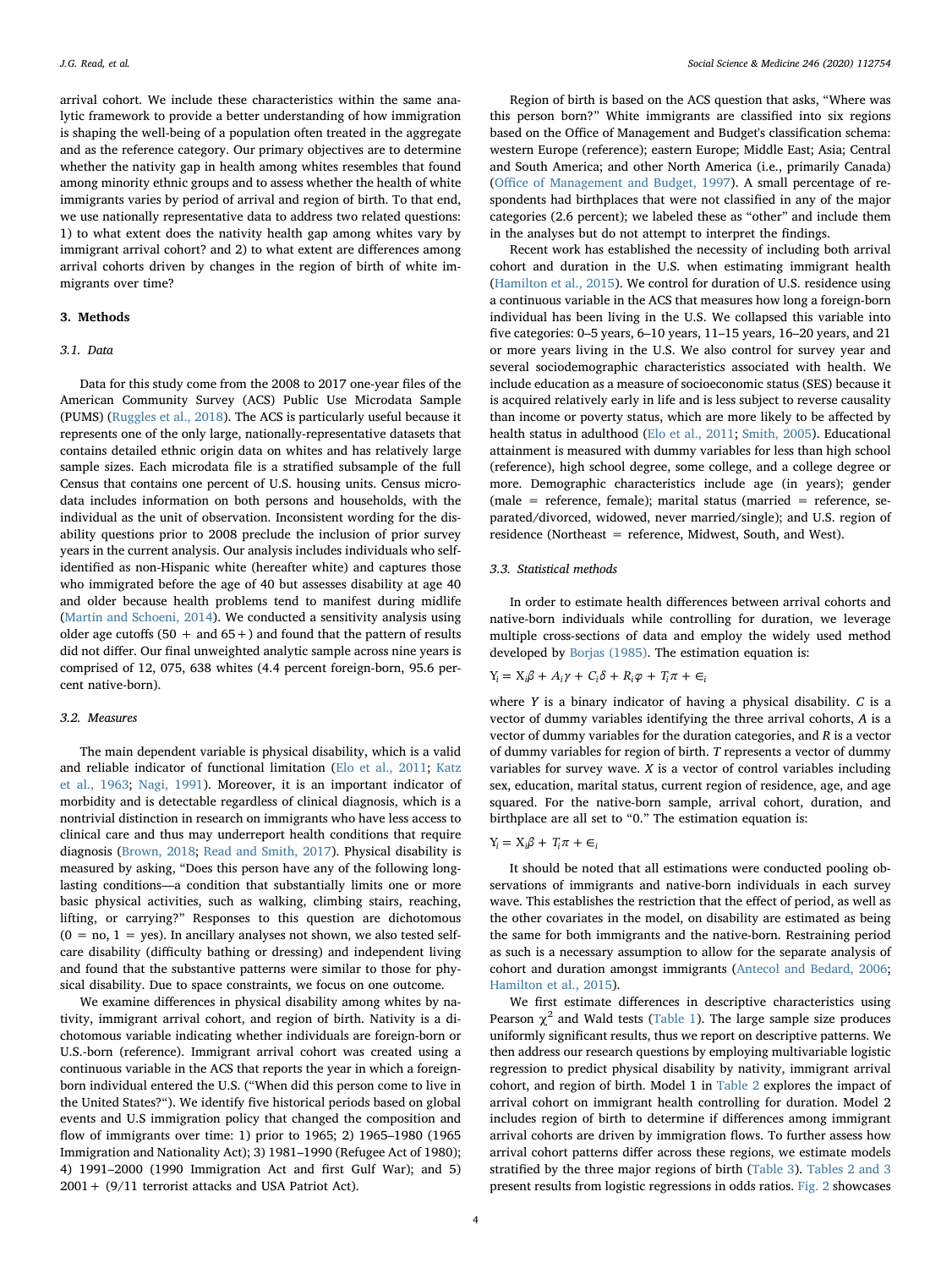#### <span id="page-4-0"></span>Table 1

Sample characteristics for non-Hispanic whites by nativity and arrival cohort, aged  $40 + (n = 12,075,638)$ .

|                                    | Native-born (%)          | Foreign-born (%) | Foreign-born by arrival cohort |                          |                          |                          |                          |
|------------------------------------|--------------------------|------------------|--------------------------------|--------------------------|--------------------------|--------------------------|--------------------------|
|                                    |                          |                  | Pre-1965 (%)                   | 1965-1980 (%)            | 1981-1990 (%)            | 1991-2000 (%)            | $2001 + (%)$             |
| <b>Health status</b>               |                          |                  |                                |                          |                          |                          |                          |
| Physical disability                | 13.4                     | 11.7             | 20.5                           | 10.7                     | 8.1                      | 8.5                      | 6.9                      |
| <b>Immigration</b> characteristics |                          |                  |                                |                          |                          |                          |                          |
| Arrival cohort                     |                          |                  |                                |                          |                          |                          |                          |
| < 1965                             | ÷                        | 24.9             |                                | $\overline{\phantom{0}}$ | -                        | ÷                        | ÷                        |
| 1965-1980                          | $\overline{\phantom{0}}$ | 24.0             | $\overline{\phantom{0}}$       | $\overline{\phantom{m}}$ | $\overline{\phantom{0}}$ | $\overline{\phantom{a}}$ | ÷                        |
| 1981-1990                          | L.                       | 15.4             | ÷                              | $\equiv$                 | $\equiv$                 | $\equiv$                 | ÷                        |
| 1991-2000                          | L,                       | 21.3             | $\overline{\phantom{0}}$       | $\overline{\phantom{m}}$ | -                        | $\overline{\phantom{0}}$ | ÷                        |
| $2001 +$                           | L.                       | 14.4             | ÷                              | $\equiv$                 | $\overline{\phantom{0}}$ | $\equiv$                 | ۳                        |
| Region of birth                    |                          |                  |                                |                          |                          |                          |                          |
| Western Europe                     | $\overline{\phantom{a}}$ | 38.5             | 61.0                           | 46.1                     | 29.5                     | 20.2                     | 23.5                     |
| Eastern Europe                     | ۳                        | 26.0             | 14.7                           | 16.5                     | 28.0                     | 45.6                     | 30.5                     |
| Middle East                        | ÷                        | 15.1             | 4.1                            | 18.4                     | 22.1                     | 15.0                     | 21.4                     |
| Asia                               | $\overline{\phantom{a}}$ | $2.5\,$          | 1.8                            | 2.8                      | 3.5                      | 2.1                      | 2.5                      |
| North America                      | L,                       | 10.5             | 14.7                           | 9.5                      | 7.4                      | 8.3                      | 11.5                     |
| Central/South America              | $\overline{\phantom{a}}$ | 5.0              | 2.7                            | 4.4                      | 6.5                      | 5.8                      | 7.3                      |
| Other                              | L.                       | 2.4              | 1.1                            | 2.4                      | 3.0                      | 2.9                      | 3.5                      |
| Duration in U.S.                   |                          |                  |                                |                          |                          |                          |                          |
| $0-5$ years                        | $\overline{\phantom{a}}$ | 6.4              | $\overline{\phantom{0}}$       | $\qquad \qquad -$        | ۳                        | $\overline{\phantom{a}}$ | $\overline{\phantom{0}}$ |
| $6-10$ years                       | L.                       | 6.1              | $\overline{\phantom{0}}$       | $\equiv$                 | $\overline{ }$           | ÷                        | ۳                        |
| $11-15$ years                      | $\overline{\phantom{a}}$ | 9.1              | ÷,                             | $\equiv$                 | ÷,                       | $\overline{\phantom{0}}$ | ۳                        |
| $16-20$ years                      | $\overline{\phantom{0}}$ | 11.0             | $\equiv$                       | $\equiv$                 | $\overline{\phantom{0}}$ | $\equiv$                 | ÷                        |
| $21 + \text{years}$                | ÷,                       | 67.5             | $\overline{\phantom{0}}$       | $\equiv$                 | $\overline{ }$           | ÷                        | $\overline{\phantom{0}}$ |
| Sociodemographic characteristics   |                          |                  |                                |                          |                          |                          |                          |
| Age, mean (sd)                     | 59.7 (13.0)              | 60.8(13.0)       | 73.3 (11.2)                    | 61.5(11.5)               | 56.1 (10.8)              | 53.7 (11.5)              | 53.5(11.6)               |
| Female                             | 52.2                     | 54.2             | 60.5                           | 52.4                     | 50.8                     | 52.4                     | 52.4                     |
| Marital status                     |                          |                  |                                |                          |                          |                          |                          |
| Married                            | 63.2                     | 67.8             | 55.4                           | 68.1                     | 71.7                     | 74.0                     | 75.6                     |
| Separated/divorced                 | 17.4                     | 13.6             | 12.7                           | 14.8                     | 15.7                     | 13.6                     | 10.8                     |
| Widowed                            | 10.5                     | 12.6             | 26.7                           | 10.5                     | 6.5                      | 6.6                      | 7.3                      |
| Never married/single               | 8.9                      | 6.0              | 5.2                            | 6.6                      | 6.0                      | 5.8                      | 6.3                      |
| Education                          |                          |                  |                                |                          |                          |                          |                          |
| Less than high school              | 9.0                      | 15.5             | 20.6                           | 18.8                     | 12.2                     | 10.3                     | 12.5                     |
| High school graduate               | 30.9                     | 24.4             | 28.7                           | 23.9                     | 22.2                     | 22.1                     | 23.6                     |
| Some college                       | 29.6                     | 23.0             | 25.4                           | 23.3                     | 24.1                     | 21.4                     | 19.8                     |
| College degree +                   | 30.5                     | 37.1             | 25.3                           | 34.0                     | 41.6                     | 46.2                     | 44.2                     |
| Region of residence                |                          |                  |                                |                          |                          |                          |                          |
| Northeast                          | 19.0                     | 31.0             | 32.3                           | 34.4                     | 30.6                     | 30.7                     | 24.2                     |
| Midwest                            | 26.2                     | 16.0             | 17.4                           | 14.5                     | 14.0                     | 17.7                     | 15.5                     |
| South                              | 35.8                     | 24.3             | 22.9                           | 22.8                     | 23.8                     | 24.0                     | 30.5                     |
| West                               | 19.0                     | 28.7             | 27.5                           | 28.3                     | 31.6                     | 27.7                     | 29.8                     |
| <b>Observations</b>                | 11,540,108               | 535,530          | 150,292                        | 131,456                  | 79,692                   | 105,615                  | 68,475                   |

Data: ACS 2008–2017.

Note: Sample sizes are unweighted. Estimates are weighted. sd = standard deviation. Due to large sample sizes, comparisons between the native-born and foreignborn whites and between the < 1965 cohort and all other cohorts are significant at  $p \le 0.001$  and are not reported in the table for visual clarity.

the results from [Table 2](#page-5-0) in the form of predicted probabilities. All descriptive statistics and subsequent analyses are estimated using Stata 15.1 [\(StataCorp, 2017](#page-8-39)). The regression analyses include sample weights provided by the ACS to make our estimates representative of the U.S. population. Predicted probabilities are estimated using the margins command in Stata holding all other covariates at their means [\(Fig. 2\)](#page-6-0) ([Long and Mustillo, 2018\)](#page-8-40).

# 4. Results

## 4.1. Descriptive results

[Table 1](#page-4-0) shows weighted descriptive statistics stratified by nativity and immigrant arrival cohort. The results show that the nativity gap in physical disability is relatively narrow (13.4 percent and 11.7 percent for U.S.- and foreign-born whites, respectively). White immigrants are dispersed across arrival cohorts with the largest percentages arriving in the pre-1965 and 1965–1980 cohorts (24.9 percent and 24.0 percent, respectively) and a majority (67.5 percent) having 21 years or more of U.S. residency. Over one-third (38.5 percent) of white immigrants were born in western Europe, with persons born in eastern Europe (26.0

percent) and the Middle East (15.1 percent) making up the next two largest groups. In terms of sociodemographic factors, white immigrants are approximately the same age as native-born whites and a little over half of both groups are female. White immigrants are significantly more likely than their U.S.-born peers to have a college degree or more (37.1 versus 30.5 percent, respectively), but are also more likely than the native-born to have less than a high school degree (15.5 versus 9.0 percent, respectively).

[Table 1](#page-4-0) also includes descriptive statistics of white immigrants across the five arrival cohorts, which reveal a noticeable shift in region of birth over time. Western Europeans comprised nearly two-thirds (61.0 percent) of white immigrants in the pre-1965 cohort but less than one-third in the three most recent cohorts. Persons born in eastern Europe increased steadily from 14.7 percent in the earliest cohort to 45.6 percent and 30.5 percent in the two most recent cohorts, as did the proportion born in the Middle East (4.1 percent in pre-1965 and 21.4 percent in  $2001 +$ ). In calculations not shown, the relative rise in eastern Europeans in the 1991–2000 cohort is driven by those from Russia and Ukraine, while the rise in Middle Easterners in the most recent cohort is the result of increased immigration from Iran and Iraq.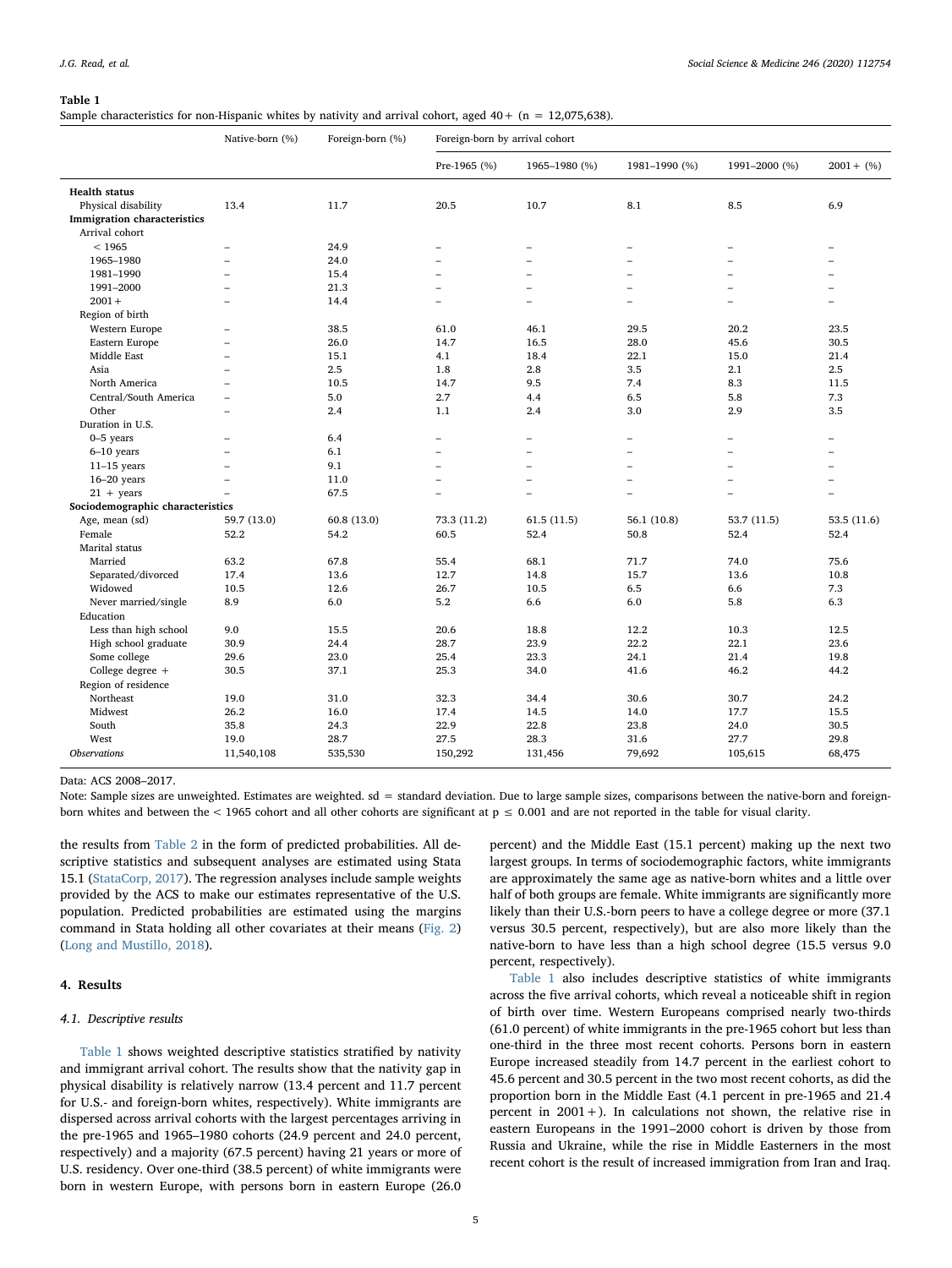#### <span id="page-5-0"></span>Table 2

Odds ratios of physical disability by nativity, immigrant arrival cohort, and region of birth among non-Hispanic whites, aged  $40 + (n = 12,075,638)$ .

| OR (95% CI)<br>OR (95% CI)<br>Arrival cohort<br>Native-born (ref)<br>$0.62$ (0.55-0.69) ***<br>Pre-1965<br>$0.66$ (0.59-0.74) ***<br>1965-1980<br>$0.66$ (0.59-0.75) ***<br>$0.56$ (0.50-0.63) ***<br>$0.72$ (0.64-0.81) ***<br>$0.54(0.48 - 0.61)$ ***<br>1981-1990<br>$0.83$ (0.75-0.92) ***<br>$0.59(0.53 - 0.65)$ ***<br>1991-2000<br>$0.48$ (0.45-0.51) ***<br>$0.66$ (0.62-0.70) ***<br>$2001 +$ |
|--------------------------------------------------------------------------------------------------------------------------------------------------------------------------------------------------------------------------------------------------------------------------------------------------------------------------------------------------------------------------------------------------------|
|                                                                                                                                                                                                                                                                                                                                                                                                        |
|                                                                                                                                                                                                                                                                                                                                                                                                        |
|                                                                                                                                                                                                                                                                                                                                                                                                        |
|                                                                                                                                                                                                                                                                                                                                                                                                        |
|                                                                                                                                                                                                                                                                                                                                                                                                        |
|                                                                                                                                                                                                                                                                                                                                                                                                        |
|                                                                                                                                                                                                                                                                                                                                                                                                        |
|                                                                                                                                                                                                                                                                                                                                                                                                        |
|                                                                                                                                                                                                                                                                                                                                                                                                        |
| Years since arrival                                                                                                                                                                                                                                                                                                                                                                                    |
| 0-5 years (ref)                                                                                                                                                                                                                                                                                                                                                                                        |
| $6-10$ years<br>$1.15(1.05-1.25)$ **<br>$1.08(0.991 - 1.18)$                                                                                                                                                                                                                                                                                                                                           |
| $1.14$ (1.04-1.25) **<br>$11-15$ years<br>$1.08(0.983 - 1.19)$                                                                                                                                                                                                                                                                                                                                         |
| $1.22(1.10-1.36)$ ***<br>$1.15(1.034-1.28)$ **<br>$16-20$ years                                                                                                                                                                                                                                                                                                                                        |
| $1.08(0.96 - 1.21)$<br>$1.04(0.927 - 1.16)$<br>$21 + \text{years}$                                                                                                                                                                                                                                                                                                                                     |
| Region of birth                                                                                                                                                                                                                                                                                                                                                                                        |
| Western Europe (ref)                                                                                                                                                                                                                                                                                                                                                                                   |
| $1.80(1.75-1.85)$ ***<br>Eastern Europe                                                                                                                                                                                                                                                                                                                                                                |
| Middle East<br>$1.80(1.73 - 1.87)$ ***                                                                                                                                                                                                                                                                                                                                                                 |
| $0.91(0.87 - 0.94)$ ***<br>Other North America                                                                                                                                                                                                                                                                                                                                                         |
| $0.89$ (0.83-0.95) ***<br>Central/South America                                                                                                                                                                                                                                                                                                                                                        |
| $1.53(1.42 - 1.66)$ ***<br>Asia                                                                                                                                                                                                                                                                                                                                                                        |
| $0.73(0.66 - 0.81)$ ***<br>Other                                                                                                                                                                                                                                                                                                                                                                       |

Data: ACS 2008–2017.

Note: Sample sizes are unweighted. Estimates are weighted. \*p < 0.05; \*\*p < 0.01; \*\*\*p < 0.001. All models also include sex, age, age squared, education, marital status, current region of residence, and survey year.

#### 4.2. Comparison of disability by arrival cohort and region of birth

[Table 2](#page-5-0) provides results assessing the impact of arrival cohort and region of birth on physical disability. Model 1 addresses our first research question by estimating baseline differences for the arrival cohorts without the inclusion of region of birth. Since this model includes both duration and arrival cohort, odds ratios for arrival cohort must be interpreted in relation to the reference category for duration (0–5 years); in other words, the odds ratios represent differences between immigrants and the native-born associated with being part of a specific entry cohort. In the first five years, white immigrants in each arrival cohort have lower odds of disability compared to native-born whites. White immigrants who were part of the pre-1965 cohort, the 1965–1980 cohort, and the most recent cohort have the largest health advantage over native-born whites. In comparison, the 1981–1990  $(OR = 0.72, 95\% CI = 0.64, 0.81)$  and the 1991–2000 cohort  $(OR = 0.83, 95\% CI = 0.75, 0.92)$  have a much smaller health

<span id="page-5-1"></span>Table 3

Odds ratios of physical disability among foreign-born non-Hispanic whites aged  $40 +$  by region of birth.

advantage over their native-born counterparts. White immigrants begin to lose their health advantage immediately after their first five years in the U.S.

We examine our second research question in Model 2 which estimates the impact of arrival cohort with the inclusion of region of birth. Among whites, those born in eastern Europe (OR = 1.80, 95%  $CI = 1.75, 1.85$  and the Middle East (OR = 1.80, 95% CI = 1.73, 1.87) – the second and third most represented regions of birth in our sample – have greater odds of disability compared to those born in western Europe, as do those born in Asia (OR =  $1.53$ , CI =  $1.42$ , 1.66). The arrival cohort coefficients in Model 2 capture the differences between arrival cohorts of western Europeans in their first 0–5 years compared to native-born whites. Since these arrival cohort coefficients are difficult to interpret and cannot be compared across models, [Fig. 2](#page-6-0) presents predicted probabilities of disability from Models 1 and 2 with and without the inclusion of region of birth (see [Appendix Table 1](#page-7-13) for margins and confidence intervals).

As evident in [Fig. 2](#page-6-0), the inclusion of region of birth changes predicted probabilities of disability among white immigrant arrival cohorts. The predicted probability of disability for the 1981–1990 cohort is reduced from 8.1 percent to 7.3 percent in Model 2 and is significantly lower than the predicted probability of the pre-1965 cohort (7.4 percent in Model 1 and 8.2 percent in Model 2). Similarly, the predicted probability of disability for the 1991–2000 cohort is reduced from 9.2 percent to 7.9 percent and is no longer significantly different from the pre-1965 cohort once we account for region of birth. Recall that the 1981–1990 and the 1991–2000 cohorts witnessed the greatest compositional change in the region of birth of white immigrants, with sharp declines in western European arrivals and large increases in eastern European ones ([Table 2](#page-5-0)). The predicted probability for the 2001 + cohort is also reduced from 7.4 percent to 6.6 percent and becomes significantly lower than the pre-1965 cohort. These results suggest that region of birth is an important factor driving health differences across white immigrant arrival cohorts.

To further investigate how region of birth shapes the health status of white immigrants, [Table 3](#page-5-1) estimates separate models stratified by the three major regions of birth (western Europe, eastern Europe, and the Middle East). The results show that western Europeans in each arrival cohort have significantly lower odds of disability in their first five years compared to native-born whites. In contrast, the results for immigrants from eastern Europe are more variable across cohorts. Particularly noteworthy is the poorer health of eastern European immigrants arriving in the 1981–1990 and 1991–2000 cohorts, a time in which political unrest in this region was high and health selection low. In their first five years in the U.S., immigrants in the 1981–1990 cohort  $(OR = 0.96, 95\% CI = 0.80, 1.15)$  and the 1991–2000 cohort  $(OR = 1.10, 95\% CI = 0.93, 1.28)$  did not statistically differ from native-born whites. Furthermore, immigrants from the Middle East in

| Variable                   | Western Europe          | Eastern Europe           | Middle East           |  |
|----------------------------|-------------------------|--------------------------|-----------------------|--|
|                            | OR (95% CI)             | OR (95% CI)              | OR (95% CI)           |  |
| Arrival cohort             |                         |                          |                       |  |
| Native-born (ref)          |                         |                          |                       |  |
| Pre-1965                   | $0.48$ (0.36-0.65) ***  | $0.75(0.623 - 0.89)$ *** | 1.40 $(1.07-1.83)$ *  |  |
| 1965-1980                  | $0.43$ (0.32-0.59) ***  | $0.82$ (0.686-0.99) *    | $1.39(1.07-1.79)$ *   |  |
| 1981-1990                  | $0.36$ (0.27-0.49) ***  | $0.96(0.801 - 1.15)$     | $1.45$ (1.12-1.87) ** |  |
| 1991-2000                  | $0.36(0.27-0.47)$ ***   | $1.10(0.934 - 1.28)$     | $1.33(1.09-1.63)$ **  |  |
| $2001 +$                   | $0.39(0.34 - 0.44)$ *** | $0.81(0.717-0.90)$ ***   | $1.30(1.17-1.44)$ *** |  |
| <i><b>Observations</b></i> | 11,764,040              | 11,668,102               | 11,612,387            |  |

Data: ACS 2008–2017.

Note: Sample sizes are unweighted. Estimates are weighted. \*p < 0.05; \*\*p < 0.01; \*\*\*p < 0.001. All models also include sex, age, age squared, education, marital status, current region of residence, and survey year.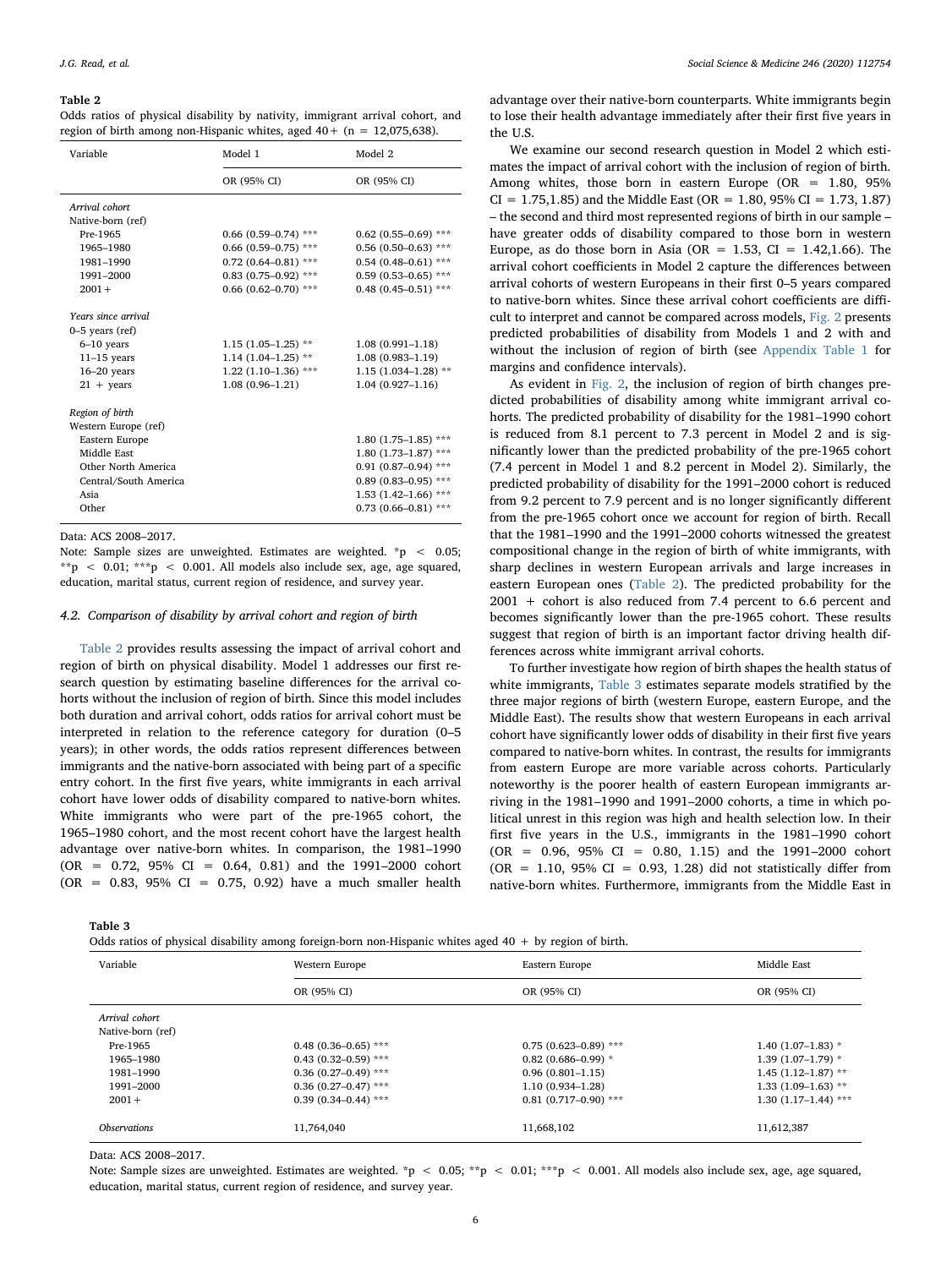<span id="page-6-0"></span>



Fig. 2. Predicted probability of physical disability by nativity and immigrant arrival cohort. Note: Predicted probabilities derived from odds ratios in [Table 2](#page-5-0) holding all covariates at their means. All models adjusted for sex, age, age squared, education, marital status, current region of residence, and survey year.

every arrival cohort have significantly higher probabilities of disability in their first five years compared to native-born whites. These findings suggest that the initial health advantage of immigrants in the pre-1965 cohort [\(Table 2\)](#page-5-0) may be driven by the relatively larger proportion of western Europeans who were healthier than native-born whites. The declining proportion of western Europeans and increasing proportion of people from eastern Europe and the Middle East in the 1980–1990 and 1991–2000 cohorts also contributed to a smaller health advantage for immigrants in these arrival cohorts.

#### 5. Discussion

Immigration and growing population diversity have become central to our understanding of U.S. racial and ethnic health disparities. Despite a large body of work on this topic, less is known about the health of white immigrants, a group that comprises a sizable portion of the foreign-born population and whose origins have become increasingly heterogeneous in recent decades. Our findings suggest that this is an important oversight that obscures distinct health patterns among whites. The oft-noted immigrant health advantage found among other racial and ethnic groups is less evident among whites, at least in terms of self-reported physical disability. For example, in contrast to previous studies on blacks which report better health among foreign-compared to native-born blacks, disability prevalence for foreign- and U.S.-born whites was nearly identical ([Hamilton and Hummer, 2011](#page-8-2); [Read and](#page-8-41) [Emerson, 2005\)](#page-8-41).

Apart from establishing if there was a nativity gap in health among whites, we sought to examine more closely the role of arrival cohort and region of birth in shaping outcomes among foreign-born whites. The results indicate that white immigrants arriving in the 1981–1990 and 1991–2000 cohorts had a smaller health advantage over U.S.-born whites compared to those arriving in both the earlier (pre-1965, 1965–1980) and later  $(2001+)$  cohorts. The poorer health evident for immigrants arriving in the two middle cohorts could reflect decreased selectivity following the Refugee Act of 1980 and the 1990 Immigration Act, as well as the increased number of refugees from eastern Europe after the breakdown of the Former Soviet Union and from the Middle East after the Gulf War. In calculations not shown, we find that over a third of eastern European immigrants in the 1991–2000 and 2001 + cohorts were from Russia and Ukraine, and nearly one-half of Middle Eastern immigrants in the most recent cohort were from Iran and Iraq. Important for functional health is that when a country experiences prolonged instability, it influences whether and what type of work is available, access to nutrition and medical care, and elevated exposure to toxins and environmental hazards [\(Levy and Sidel, 2013](#page-8-42)). These situations can increase the likelihood of physical injuries that would compromise mobility and functional health.

The inclusion of region of birth in the analyses provided substantial evidence that changes in the ethnic origins of white immigrants over time contributed to differences in health across arrival cohorts. After controlling for region of birth, the gap in physical disability between the middle (1991–2000) and earliest (pre-1965) cohort was no longer statistically significant, a change that reflected the relatively large proportion of healthy western Europeans in the pre-1965 cohort and larger representation of eastern European and Middle Eastern immigrants in the 1990–2000 cohort. Our comparisons of disability by region of birth confirmed this possibility: eastern European and Middle Eastern immigrants both had significantly higher odds of physical disability relative to western Europeans.

Stratified analyses that examined variation within these three regions further underscored the advantaged profile of immigrants from western Europe and highlighted distinctive patterns for immigrants arriving from eastern Europe and the Middle East during the 1980s and 1990s. Western Europeans in each of the arrival cohorts had much lower odds of physical disability compared to U.S.-born whites. In contrast, eastern European immigrants arriving in the 1980–1990 and 1991–2000 cohorts did not have any health advantage over native-born whites, and Middle Eastern immigrants in each arrival cohort had greater odds of disability compared to U.S.-born whites. Taken together, these results indicate important compositional differences among white immigrants arriving in the U.S. from different regions at different points in time that are consequential for health.

Although this study contributes to our understanding of the health of white immigrants, it is not without limitations. The use of U.S. census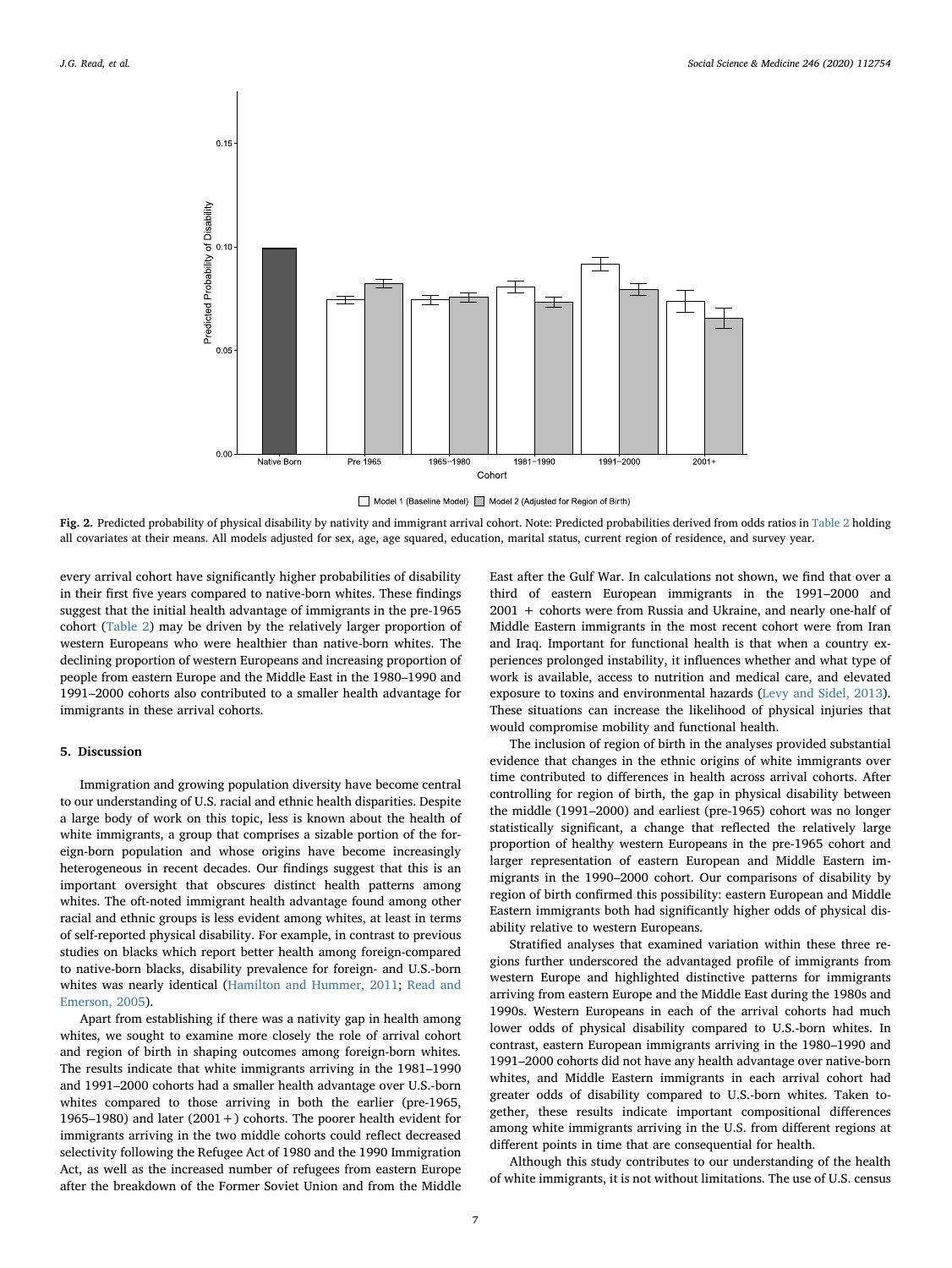data limits analyses of health outcomes to measures of disability; the present study focuses on physical disability because it is a reliable and valid predictor of functional limitation that is less susceptible to cul-tural or linguistic differences [\(Elo et al., 2011\)](#page-7-1). While ancillary analysis using self-care and independent living disability as the dependent variables yielded comparable results, it would be informative to see if other outcomes commonly studied in immigration literature, such as self-rated health ([Hamilton et al., 2015](#page-8-12); [Hamilton and Hummer, 2011\)](#page-8-2) or body mass index ([Antecol and Bedard, 2006;](#page-7-2) [Frank and Akresh,](#page-8-43) [2013\)](#page-8-43), operate similarly to physical disability. Additionally, this study relies on region of birth to examine health outcomes among white immigrants. Though these regions of birth are drawn from the Office of Management and Budget definitions, they do encapsulate large geographic areas that are comprised of several countries. Our goal in using these regions was to replicate studies on region of birth diversity among blacks as a first step in identifying heterogeneity among whites. Future work on white immigrants should examine health outcomes by country of birth as well as specific characteristics of these countries that may be driving selectivity.

#### 6. Conclusion

Research on health inequality has increasingly highlighted the importance of disaggregating broad racial and ethnic groups by nativity, region of birth, and arrival cohort. However, few studies have applied this approach to the whites, despite some evidence of ethnic heterogeneity among this group. To the extent that whites are included in social stratification research, they are typically used as the reference category. This practice was borne in an era when western Europeans comprised the overwhelming majority of whites, and their status at the top of the racial and ethnic hierarchy justified the approach. Immigration, however, has changed the ethnic composition of whites

# <span id="page-7-13"></span>Appendix

Appendix Table 1

|  |  | Predicted probability of physical disability by immigrant arrival cohort. |
|--|--|---------------------------------------------------------------------------|
|  |  |                                                                           |

|                | Model 1                  | Model 2                  |  |
|----------------|--------------------------|--------------------------|--|
|                | PP (95% CI)              | PP (95% CI)              |  |
| Arrival cohort |                          |                          |  |
| Pre-1965       | $0.07(0.07-0.08)$        | $0.08(0.08 - 0.09)$      |  |
| 1965-1980      | $0.08(0.07-0.08)$        | $0.08$ $(0.07-0.08)^a$   |  |
| 1981-1990      | $0.08$ $(0.08 - 0.08)^a$ | $0.07(0.07-0.08)^{a}$    |  |
| 1991-2000      | $0.09(0.09 - 0.10)^a$    | $0.08(0.08 - 0.08)$      |  |
| $2001 +$       | $0.07(0.07-0.08)$        | $0.07$ $(0.06 - 0.07)^a$ |  |

Note: PP = Predicted Probability. Predicted probabilities derived from [Table 2](#page-5-0), Models 1 and 2, holding all covariates at their mean values. All models also include sex, age, age squared, education, marital status, current region of residence, and survey year.

<span id="page-7-14"></span><sup>a</sup> Statistically significant difference compared to pre-1965 cohort at  $p < 0.05$ .

#### References

- <span id="page-7-8"></span>[Abdelhady, D., 2014. The sociopolitical history of arabs in the United States: assimilation,](http://refhub.elsevier.com/S0277-9536(19)30749-X/sref1) [ethnicity, and global citizenship. In: Nassar-McMillan, S.C., Ajrouch, K.J., Hakim-](http://refhub.elsevier.com/S0277-9536(19)30749-X/sref1)[Larson, J. \(Eds.\), Biopsychosocial Perspectives on Arab Americans: Culture,](http://refhub.elsevier.com/S0277-9536(19)30749-X/sref1) [Development, and Health. Springer US, Boston, MA, pp. 17](http://refhub.elsevier.com/S0277-9536(19)30749-X/sref1)–43.
- <span id="page-7-0"></span>Acevedo-Garcia, D., Bates, L.M., Osypuk, T.L., McArdle, N., 2010. The effect of immigrant generation and duration on self-rated health among US adults 2003–2007. Soc. Sci. Med. 71, 1161–1172. <https://doi.org/10.1016/j.socscimed.2010.05.034>.
- <span id="page-7-2"></span>[Antecol, H., Bedard, K., 2006. Unhealthy assimilation: why do immigrants converge to](http://refhub.elsevier.com/S0277-9536(19)30749-X/sref3) [American health status levels? Demography 43, 337](http://refhub.elsevier.com/S0277-9536(19)30749-X/sref3)–360.

<span id="page-7-7"></span>[Bakhtiari, E., 2018. Immigrant health trajectories in historical context: insights from](http://refhub.elsevier.com/S0277-9536(19)30749-X/sref4) [European immigrant childhood mortality in 1910. SSM - Popul. Health 5, 138](http://refhub.elsevier.com/S0277-9536(19)30749-X/sref4)–146. [Bonilla-Silva, E., 2009. Racism without Racists: Color-Blind Racism and the Persistence of](http://refhub.elsevier.com/S0277-9536(19)30749-X/sref5)

<span id="page-7-12"></span><span id="page-7-11"></span>[Racial Inequality in America, Third. ed. Rowman & Little](http://refhub.elsevier.com/S0277-9536(19)30749-X/sref5)field Publishers, Lanham. [Borjas, G.J., 1985. Assimilation, changes in cohort quality, and the earnings of](http://refhub.elsevier.com/S0277-9536(19)30749-X/sref6)

[immigrants. J. Labor Econ. 3, 463](http://refhub.elsevier.com/S0277-9536(19)30749-X/sref6)–489.

<span id="page-7-6"></span>[Bostean, G., 2013. Does selective migration explain the Hispanic paradox? A comparative](http://refhub.elsevier.com/S0277-9536(19)30749-X/sref7) [analysis of Mexicans in the U.S. and Mexico. J. Immigr. Minority Health 15, 624](http://refhub.elsevier.com/S0277-9536(19)30749-X/sref7)–635.

- <span id="page-7-4"></span>Brown, T.H., 2018. Racial stratifi[cation, immigration, and health inequality: a life course](http://refhub.elsevier.com/S0277-9536(19)30749-X/sref8)[intersectional approach. Soc. Forces 96, 1507](http://refhub.elsevier.com/S0277-9536(19)30749-X/sref8)–1540.
- <span id="page-7-10"></span>[Dallo, F.J., Booza, J., Nguyen, N.D., 2015. Functional limitations and nativity status](http://refhub.elsevier.com/S0277-9536(19)30749-X/sref10) [among older Arab, Asian, black, Hispanic, and white Americans. J. Immigr. Minority](http://refhub.elsevier.com/S0277-9536(19)30749-X/sref10) [Health 17, 535](http://refhub.elsevier.com/S0277-9536(19)30749-X/sref10)–542.
- <span id="page-7-9"></span>[Dupre, M.E., Gu, D., Vaupel, J.W., 2012. Survival di](http://refhub.elsevier.com/S0277-9536(19)30749-X/sref11)fferences among native-born and [foreign-born older adults in the United States. PLoS One 7, e37177](http://refhub.elsevier.com/S0277-9536(19)30749-X/sref11).
- <span id="page-7-5"></span>[Elder, G.H., Shanahan, M.J., Jennings, J.A., 2015. Human development in time and place.](http://refhub.elsevier.com/S0277-9536(19)30749-X/sref12) [In: Handbook of Child Psychology and Developmental Science. Wiley & Sons, New](http://refhub.elsevier.com/S0277-9536(19)30749-X/sref12) [York, pp. 1](http://refhub.elsevier.com/S0277-9536(19)30749-X/sref12)–49.
- <span id="page-7-1"></span>[Elo, I.T., Mehta, N.K., Huang, C., 2011. Disability among native-born and foreign-born](http://refhub.elsevier.com/S0277-9536(19)30749-X/sref13) [blacks in the United States. Demography 48, 241](http://refhub.elsevier.com/S0277-9536(19)30749-X/sref13)–265.
- <span id="page-7-3"></span>[Fenelon, A., Chinn, J.J., Anderson, R.N., 2017. A comprehensive analysis of the mortality](http://refhub.elsevier.com/S0277-9536(19)30749-X/sref14) [experience of hispanic subgroups in the United States: variation by age, country of](http://refhub.elsevier.com/S0277-9536(19)30749-X/sref14)

and resulted in increased representation from eastern Europe and the Middle East. Such diversity has corresponded to important compositional differences among white immigrants over time, shaped not only by the economic and political context in the sending regions but also by the context of reception under different U.S. policy regimes. Large immigration flows during times of political unrest, changes in immigration policy that reduced selectivity, and assimilation into a racial and ethnic hierarchy beneath western Europeans has resulted in more varied health outcomes among whites than in previous eras.

Economic sanctions against Iran, the travel ban from several Muslim majority countries, and allegations of Russian interference in U.S. elections are among the recent events shaping the context of migration and reception for immigrants from these regions. If U.S. foreign relations with several of the sending regions remain hostile, the health and well-being of immigrants and their offspring could suffer further. As the health of these groups continues to diversify, researchers should think critically about the appropriateness of using the aggregate white category for benchmarking U.S. racial and ethnic health inequalities. Our findings suggest that the standard practice of using whites as the reference group may mask health inequities not only among them, but also between whites and other racial and ethnic populations. Future research will need to continue to monitor the potential health consequences of growing heterogeneity among whites.

# Author contributions section

Jen'nan Ghazal Read: Conceptualization, Supervision, Writingoriginal draft preparation, Writing-Review & editing. Jessica S. West: Methodology, Software, Formal analysis, Writing-original draft preparation, Writing-Review & editing. Christina Kamis: Methodology, Software, Formal analysis, Writing-original draft preparation, Writing-Review & editing.